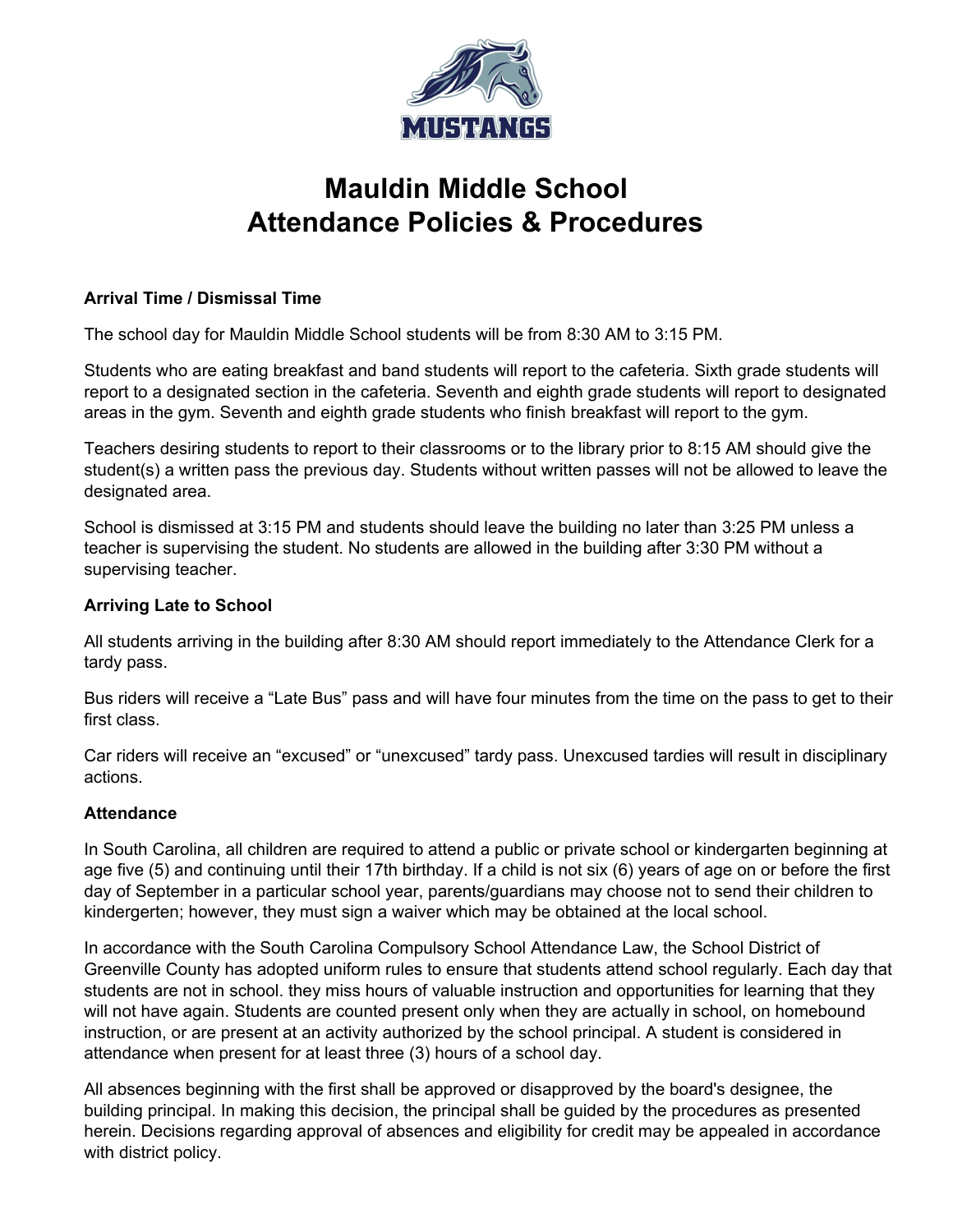Any student who misses school must present a written excuse, signed by his or her parent or legal guardian or a healthcare professional, for all absences within two (2) days of the student's return to school. The written excuse should include the reason for and the date of the absence. If a student fails to bring a valid written excuse to school, his or her absence will be recorded as unlawful. Schools will use the criteria below when deciding whether an absence is lawful or unlawful.

## *I. Lawful Absences*

- A. Absences caused by a student's illness and whose attendance in school would endanger his or her health or the health of others. These absences must be verified by a physician statement within two (2) days of the student's return to school.
- B. Absences due to an illness or death in the student's immediate family verified by a statement from the parent within two (2) days of the student's return to school.
- C. Absences due to a recognized religious holiday of the student's faith when approved in advance. Such requests must be made to the principal in writing.
- D. Absences for students whose parents/guardians are experiencing a military deployment. Specifically absences when the parent or legal guardian of a student is an active duty member of the uniformed services and has been called to duty for, is on leave from, or immediately returned from deployment to a combat zone or combat support posting, shall be excused as long as such absences are reasonable in duration as deemed by the principal so that the student can visit with his or her parent or legal guardian relative to such leave or deployment of the parent or legal guardian.
- E. Absences due to activities that are approved in advance by the principal. This would include absences for extreme hardships. Such approval should be pre-arranged when possible.

## *II. Unlawful Absences*

- A. Absences of a student without the knowledge of his or her parents.
- B. Absences of a student without acceptable cause with the knowledge of his or her parents.
- C. Suspension is not to be counted as an unlawful absence for truancy purposes.

# *III. Approval of Absences in Excess of Ten (10) Days and Approval Credit*

A. Absences

For students in grades K-12, principals shall promptly approve or disapprove any student's absence in excess of ten (10) days, whether those absences are lawful, unlawful, or a combination of the two. A student does not exceed the 10 day absence limit until the student has reached his or her 11th unlawful absence.

B. Carnegie Credit

The school year consists of 180 school days. To receive credit, high school students or students in middle school taking courses for graduation credit must attend at least 85 days of each 90-day semester course and at least 170 days of each 180- day year course, as well as meet all minimum requirements for each course.

In order to receive high school credit after the 10th unlawful absence, "seat time recovery" is required for every subsequent absence that is unlawful. (*Note*: the 10 day absence limit applies